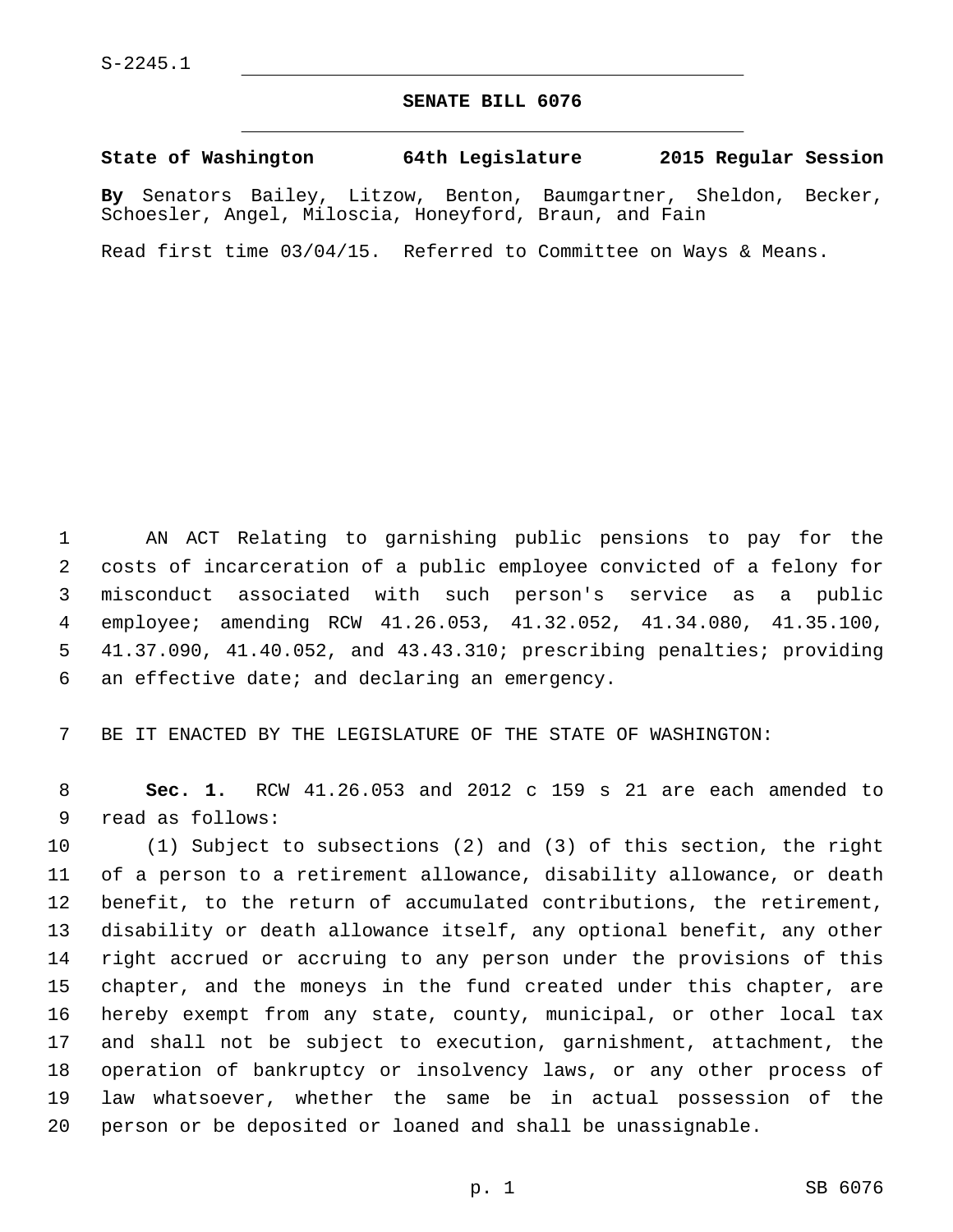(2) On the written request of any person eligible to receive benefits under this section, the department may deduct from such payments the premiums for life, health, or other insurance. The request on behalf of any child or children shall be made by the legal guardian of such child or children. The department may provide for such persons one or more plans of group insurance, through contracts with regularly constituted insurance carriers or health care service 8 contractors.

 (3) Subsection (1) of this section shall not prohibit the department from complying with (a) a wage assignment order for child support issued pursuant to chapter 26.18 RCW, (b) an order to withhold and deliver issued pursuant to chapter 74.20A RCW, (c) a notice of payroll deduction issued pursuant to RCW 26.23.060, (d) a mandatory benefits assignment order issued by the department, (e) a court order directing the department of retirement systems to pay benefits directly to an obligee under a dissolution order as defined in RCW 41.50.500(3) which fully complies with RCW 41.50.670 and 18 41.50.700, ((or)) (f) any administrative or court order expressly 19 authorized by federal law, or (g) an order to garnish up to fifty percent of the gross monthly benefit for costs of incarceration, 21 probation, parole, or restitution imposed on such member, former member, or retiree as a result of a conviction of or a plea of guilty or nolo contendere to the commission of a felony for misconduct associated with such person's service as a public employee for which credit in the plan was earned or accrued, for felonies committed on 26 or after July 1, 2015.

 **Sec. 2.** RCW 41.32.052 and 2012 c 159 s 20 are each amended to read as follows:28

 (1) Subject to subsections (2) and (3) of this section, the right of a person to a pension, an annuity, a retirement allowance, or disability allowance, to the return of contributions, any optional benefit or death benefit, any other right accrued or accruing to any person under the provisions of this chapter and the moneys in the various funds created by this chapter shall be unassignable, and are hereby exempt from any state, county, municipal or other local tax, and shall not be subject to execution, garnishment, attachment, the operation of bankruptcy or insolvency laws, or other process of law whatsoever whether the same be in actual possession of the person or 39 be deposited or loaned.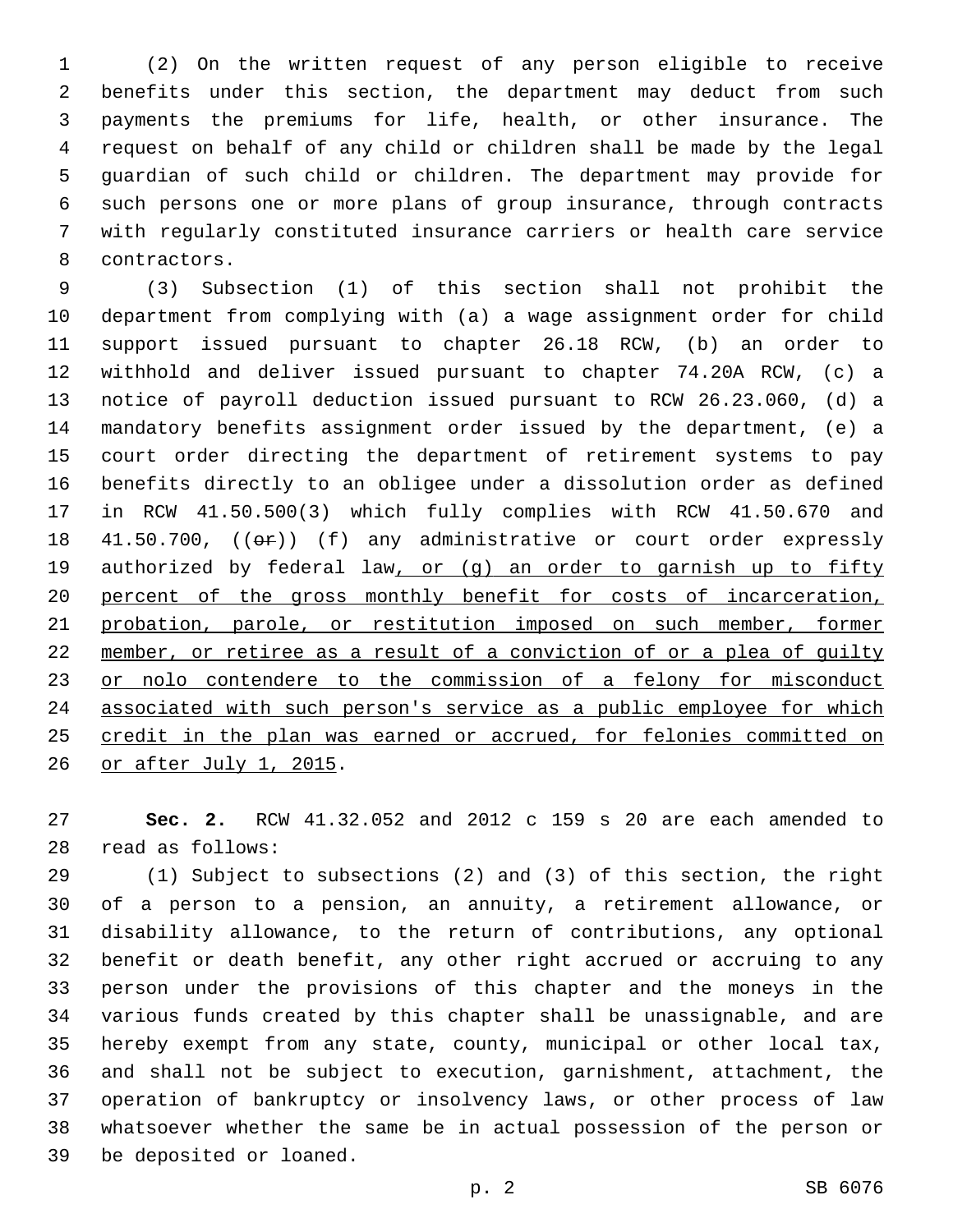(2) This section shall not be deemed to prohibit a beneficiary of 2 a retirement allowance who is eligible:

 (a) Under RCW 41.05.080 from authorizing monthly deductions therefrom for payment of premiums due on any group insurance policy or plan issued for the benefit of a group comprised of public employees of the state of Washington or its political subdivisions;

 (b) Under a group health care benefit plan approved pursuant to RCW 28A.400.350 or 41.05.065 from authorizing monthly deductions therefrom, of the amount or amounts of subscription payments, premiums, or contributions to any person, firm, or corporation furnishing or providing medical, surgical, and hospital care or other 12 health care insurance; or

 (c) Under this system from authorizing monthly deductions therefrom for payment of dues and other membership fees to any retirement association composed of retired teachers and/or public employees pursuant to a written agreement between the director and 17 the retirement association.

 Deductions under (a) and (b) of this subsection shall be made in accordance with rules that may be adopted by the director.

 (3) Subsection (1) of this section shall not prohibit the department from complying with (a) a wage assignment order for child support issued pursuant to chapter 26.18 RCW, (b) an order to withhold and deliver issued pursuant to chapter 74.20A RCW, (c) a notice of payroll deduction issued pursuant to RCW 26.23.060, (d) a mandatory benefits assignment order issued by the department, (e) a court order directing the department of retirement systems to pay benefits directly to an obligee under a dissolution order as defined in RCW 41.50.500(3) which fully complies with RCW 41.50.670 and  $41.50.700$ ,  $((e^{\frac{1}{2}})$  (f) any administrative or court order expressly 30 authorized by federal law, or (g) an order to garnish up to fifty percent of the gross monthly benefit for costs of incarceration, probation, parole, or restitution imposed on such member, former member, or retiree as a result of a conviction of or a plea of guilty or nolo contendere to the commission of a felony for misconduct associated with such person's service as a public employee for which 36 credit in the plan was earned or accrued, for felonies committed on 37 or after July 1, 2015.

 **Sec. 3.** RCW 41.34.080 and 2012 c 159 s 23 are each amended to read as follows:39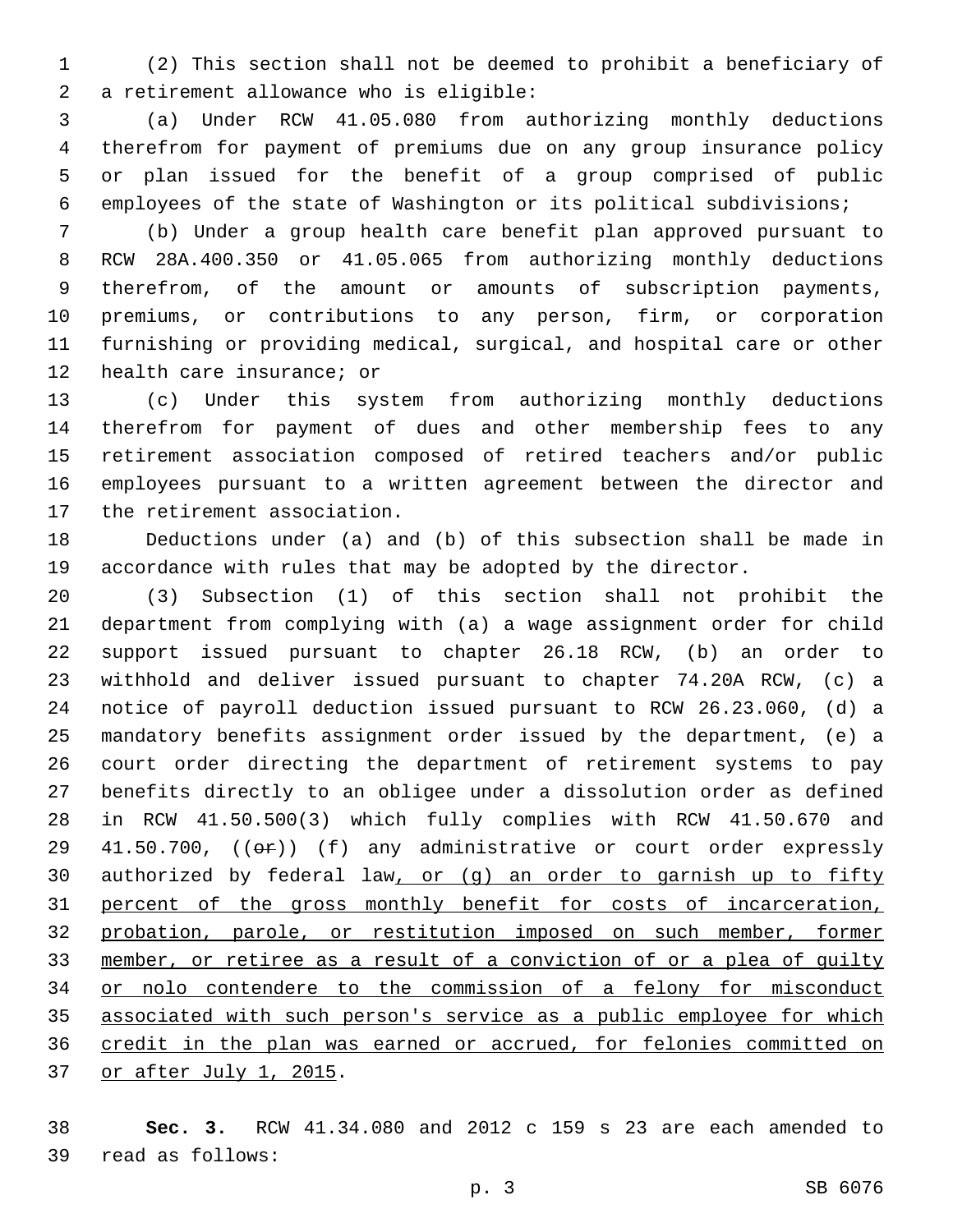(1) Subject to subsections (2) and (3) of this section, the right of a person to a pension, an annuity, a retirement allowance, any optional benefit, any other right accrued or accruing to any person under the provisions of this chapter, and the various funds created by chapter 239, Laws of 1995; chapter 341, Laws of 1998; and chapter 247, Laws of 2000 and all moneys and investments and income thereof, is hereby exempt from any state, county, municipal, or other local tax, and shall not be subject to execution, garnishment, attachment, the operation of bankruptcy or insolvency laws, or other process of law whatsoever, whether the same be in actual possession of the person or be deposited or loaned and shall be unassignable.

 (2) This section shall not be deemed to prohibit a beneficiary of a retirement allowance from authorizing deductions therefrom for payment of premiums due on any group insurance policy or plan issued for the benefit of a group comprised of public employees of the state of Washington or its political subdivisions and that has been approved for deduction in accordance with rules that may be adopted by the state health care authority and/or the department. This section shall not be deemed to prohibit a beneficiary of a retirement allowance from authorizing deductions therefrom for payment of dues and other membership fees to any retirement association or organization the membership of which is composed of retired public employees, if a total of three hundred or more of such retired employees have authorized such deduction for payment to the same 25 retirement association or organization.

 (3) Subsection (1) of this section shall not prohibit the department from complying with (a) a wage assignment order for child support issued pursuant to chapter 26.18 RCW, (b) an order to withhold and deliver issued pursuant to chapter 74.20A RCW, (c) a notice of payroll deduction issued pursuant to RCW 26.23.060, (d) a mandatory benefits assignment order issued by the department, (e) a court order directing the department to pay benefits directly to an obligee under a dissolution order as defined in RCW 41.50.500(3) 34 which fully complies with RCW  $41.50.670$  and  $41.50.700$ , (( $\theta$ \*)) (f) any 35 administrative or court order expressly authorized by federal law, or (g) an order to garnish up to fifty percent of the gross payment for costs of incarceration, probation, parole, or restitution imposed on such member, former member, or retiree as a result of a conviction of or a plea of guilty or nolo contendere to the commission of a felony for misconduct associated with such person's service as a public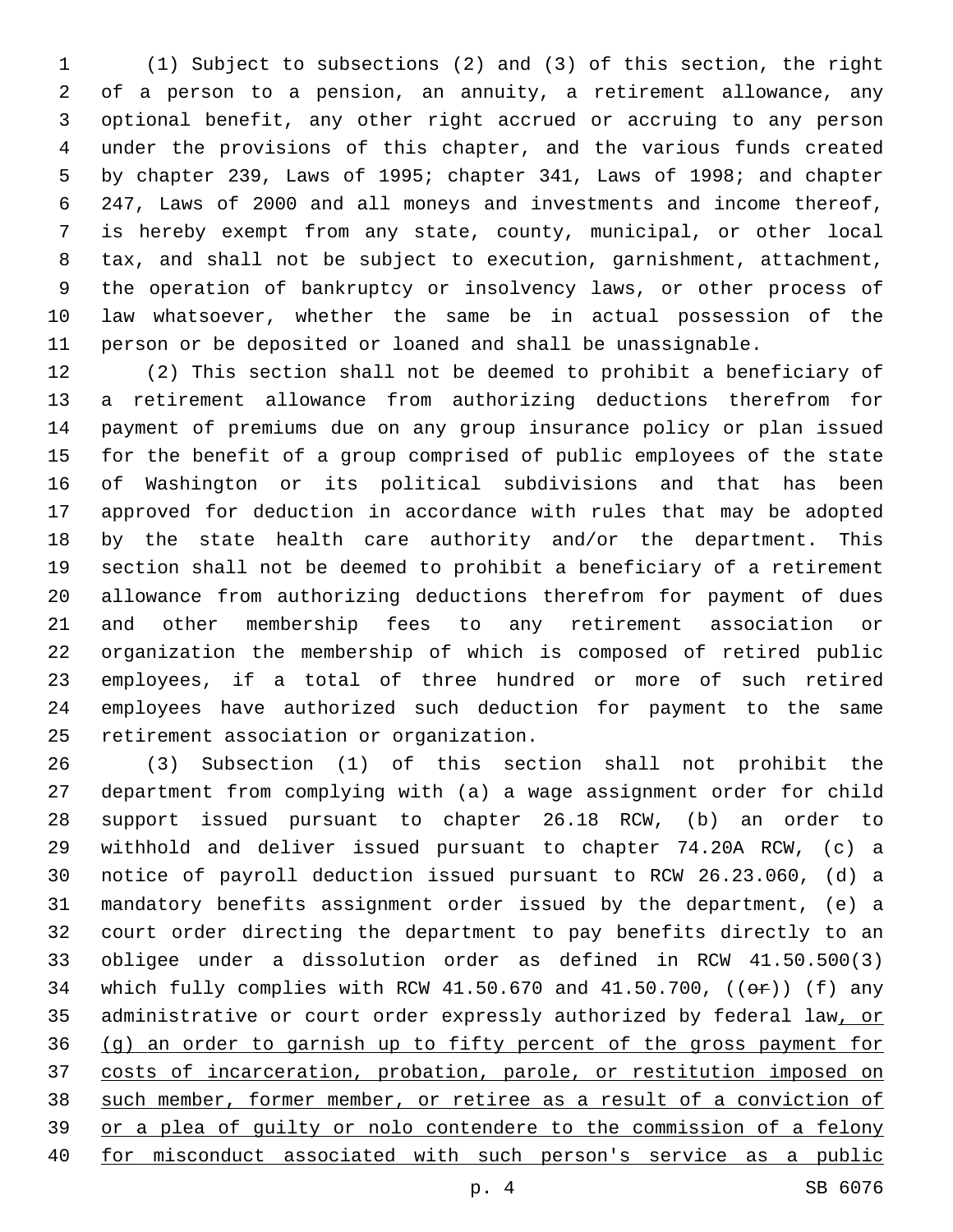employee for which credit in the plan was earned or accrued, for

2 felonies committed on or after July 1, 2015.

 **Sec. 4.** RCW 41.35.100 and 2012 c 159 s 24 are each amended to 4 read as follows:

 (1) Subject to subsections (2) and (3) of this section, the right of a person to a pension, an annuity, or retirement allowance, any optional benefit, any other right accrued or accruing to any person under the provisions of this chapter, the various funds created by this chapter, and all moneys and investments and income thereof, are hereby exempt from any state, county, municipal, or other local tax, and shall not be subject to execution, garnishment, attachment, the operation of bankruptcy or insolvency laws, or other process of law whatsoever, whether the same be in actual possession of the person or 14 be deposited or loaned and shall be unassignable.

 (2) This section does not prohibit a beneficiary of a retirement allowance from authorizing deductions therefrom for payment of premiums due on any group insurance policy or plan issued for the benefit of a group comprised of public employees of the state of Washington or its political subdivisions and which has been approved for deduction in accordance with rules that may be adopted by the state health care authority and/or the department. This section also does not prohibit a beneficiary of a retirement allowance from authorizing deductions therefrom for payment of dues and other membership fees to any retirement association or organization the membership of which is composed of retired public employees, if a total of three hundred or more of such retired employees have authorized such deduction for payment to the same retirement 28 association or organization.

 (3) Subsection (1) of this section does not prohibit the department from complying with (a) a wage assignment order for child support issued pursuant to chapter 26.18 RCW, (b) an order to withhold and deliver issued pursuant to chapter 74.20A RCW, (c) a notice of payroll deduction issued pursuant to RCW 26.23.060, (d) a mandatory benefits assignment order issued by the department, (e) a court order directing the department of retirement systems to pay benefits directly to an obligee under a dissolution order as defined in RCW 41.50.500(3) which fully complies with RCW 41.50.670 and 38 41.50.700, (( $\Theta$ )) (f) any administrative or court order expressly 39 authorized by federal law, or (g) an order to garnish up to fifty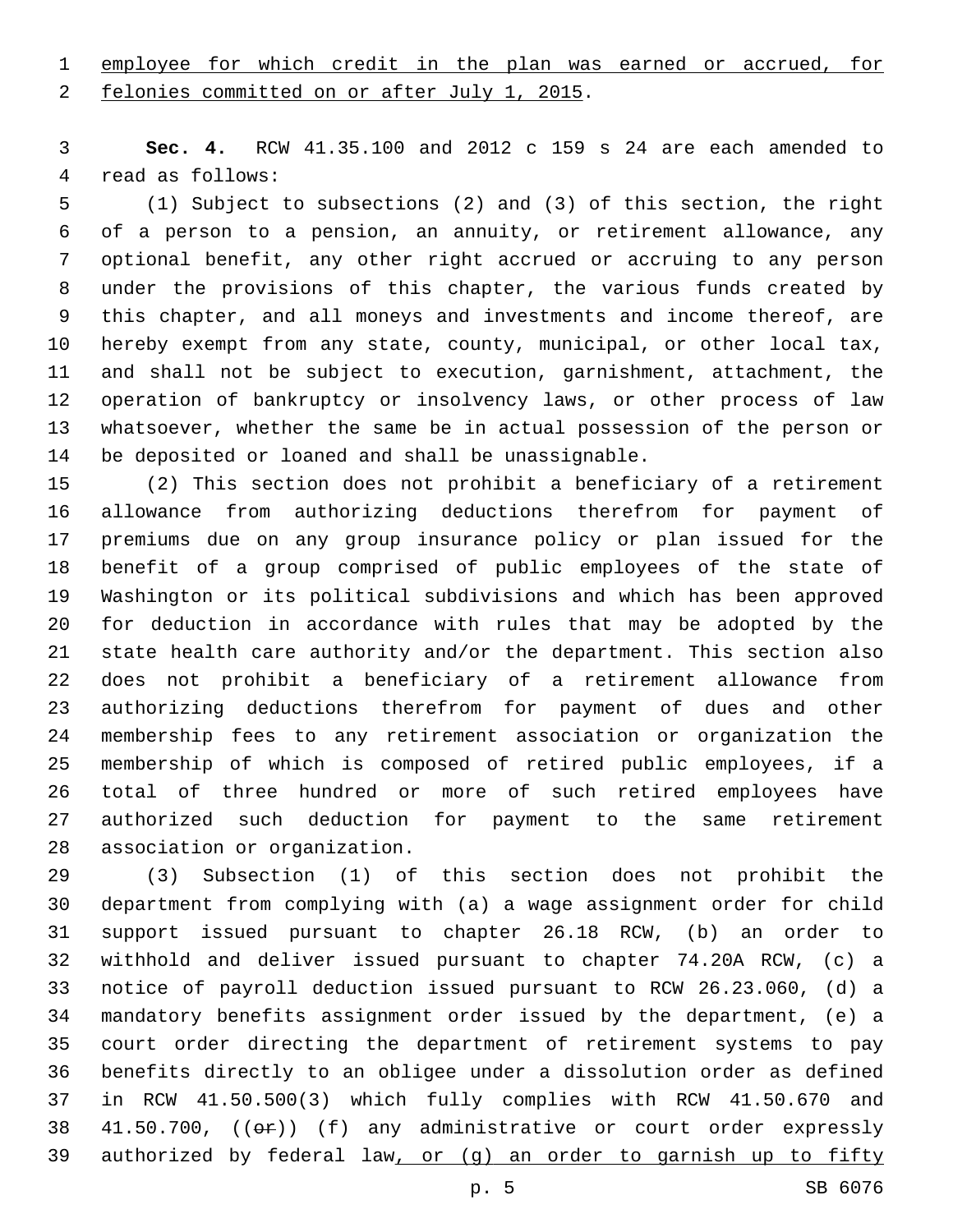percent of the gross monthly benefit for costs of incarceration, probation, parole, or restitution imposed on such member, former member, or retiree as a result of a conviction of or a plea of guilty or nolo contendere to the commission of a felony for misconduct associated with such person's service as a public employee for which credit in the plan was earned or accrued, for felonies committed on 7 or after July 1, 2015.

 **Sec. 5.** RCW 41.37.090 and 2012 c 159 s 25 are each amended to 9 read as follows:

 (1) Subject to subsections (2) and (3) of this section, the right of a person to a pension, an annuity, or retirement allowance, any optional benefit, any other right accrued or accruing to any person under this chapter, the various funds created by this chapter, and all moneys and investments and income thereof, are hereby exempt from any state, county, municipal, or other local tax, and shall not be subject to execution, garnishment, attachment, the operation of bankruptcy or insolvency laws, or other process of law whatsoever, whether the same be in actual possession of the person or be 19 deposited or loaned and shall be unassignable.

 (2) This section does not prohibit a beneficiary of a retirement allowance from authorizing deductions therefrom for payment of premiums due on any group insurance policy or plan issued for the benefit of a group comprised of public employees of the state of Washington or its political subdivisions and which has been approved for deduction in accordance with rules that may be adopted by the state health care authority and/or the department. This section also does not prohibit a beneficiary of a retirement allowance from authorizing deductions therefrom for payment of dues and other membership fees to any retirement association or organization the membership of which is composed of retired public employees, if a total of three hundred or more retired employees have authorized the deduction for payment to the same retirement association or organization.33

 (3) Subsection (1) of this section does not prohibit the department from complying with (a) a wage assignment order for child support issued pursuant to chapter 26.18 RCW, (b) an order to withhold and deliver issued pursuant to chapter 74.20A RCW, (c) a notice of payroll deduction issued pursuant to RCW 26.23.060, (d) a mandatory benefits assignment order issued by the department, (e) a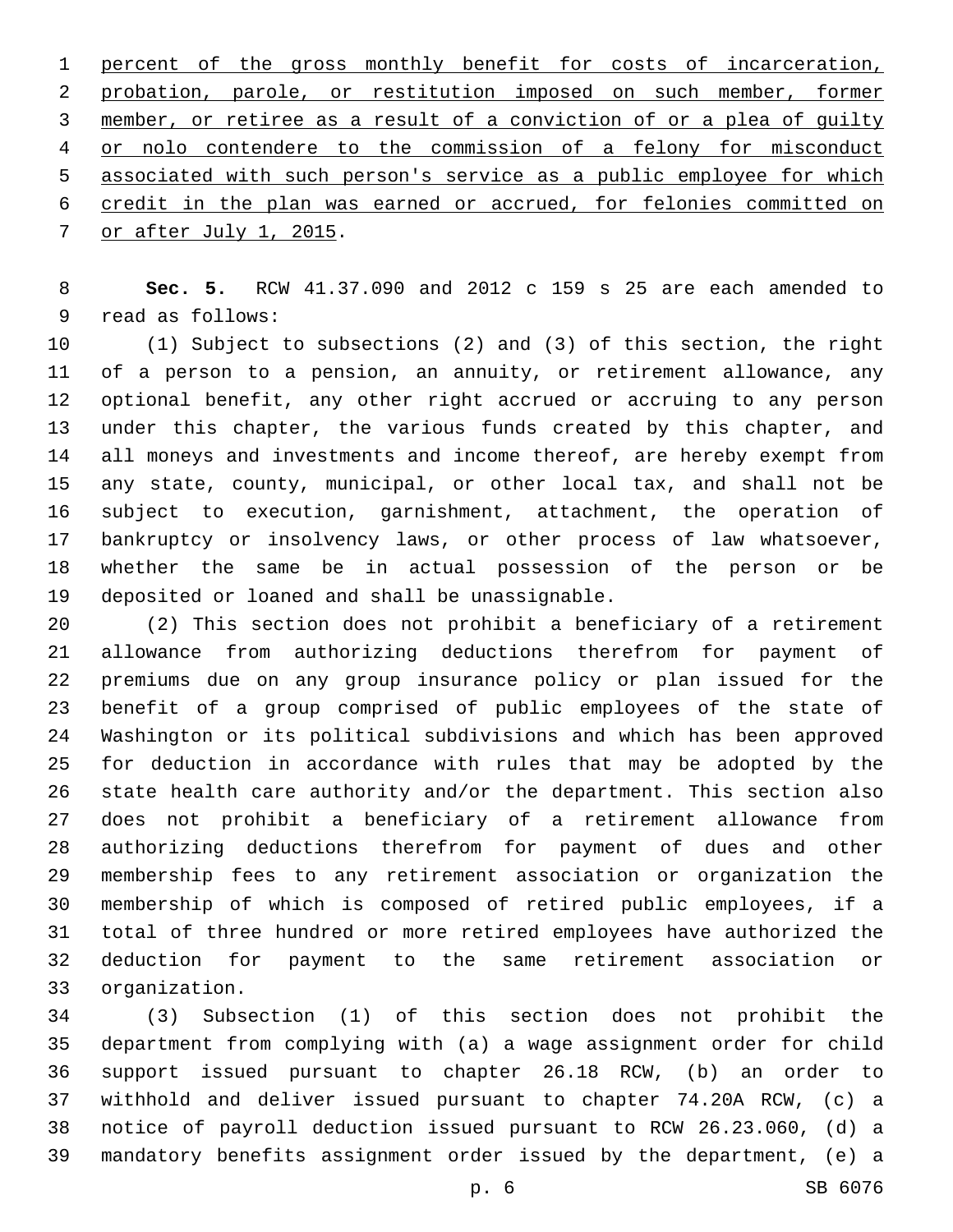court order directing the department to pay benefits directly to an obligee under a dissolution order as defined in RCW 41.50.500(3) 3 which fully complies with RCW  $41.50.670$  and  $41.50.700$ , (( $\Theta$ r)) (f) any 4 administrative or court order expressly authorized by federal law, or (g) an order to garnish up to fifty percent of the gross monthly benefit for costs of incarceration, probation, parole, or restitution imposed on such member, former member, or retiree as a result of a conviction of or a plea of guilty or nolo contendere to the commission of a felony for misconduct associated with such person's service as a public employee for which credit in the plan was earned or accrued, for felonies committed on or after July 1, 2015.

 **Sec. 6.** RCW 41.40.052 and 2012 c 159 s 26 are each amended to 13 read as follows:

 (1) Subject to subsections (2) and (3) of this section, the right of a person to a pension, an annuity, or retirement allowance, any optional benefit, any other right accrued or accruing to any person under the provisions of this chapter, the various funds created by this chapter, and all moneys and investments and income thereof, are hereby exempt from any state, county, municipal, or other local tax, and shall not be subject to execution, garnishment, attachment, the operation of bankruptcy or insolvency laws, or other process of law whatsoever, whether the same be in actual possession of the person or 23 be deposited or loaned and shall be unassignable.

 (2)(a) This section shall not be deemed to prohibit a beneficiary of a retirement allowance from authorizing deductions therefrom for payment of premiums due on any group insurance policy or plan issued for the benefit of a group comprised of public employees of the state of Washington or its political subdivisions and which has been approved for deduction in accordance with rules that may be adopted by the state health care authority and/or the department, and this section shall not be deemed to prohibit a beneficiary of a retirement allowance from authorizing deductions therefrom for payment of dues and other membership fees to any retirement association or organization the membership of which is composed of retired public employees, if a total of three hundred or more of such retired employees have authorized such deduction for payment to the same 37 retirement association or organization.

 (b) This section does not prohibit a beneficiary of a retirement allowance from authorizing deductions from that allowance for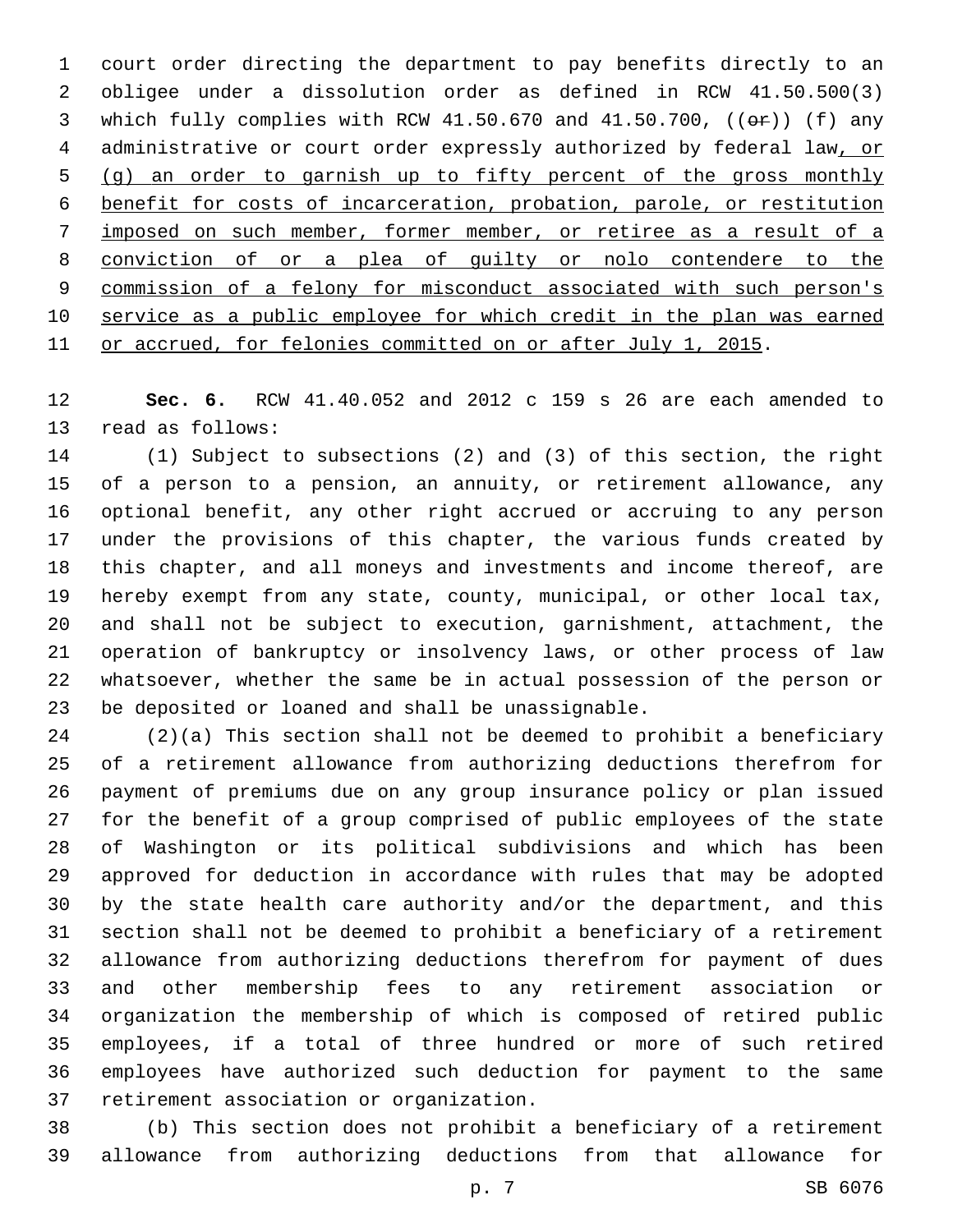charitable purposes on the same terms as employees and public officers under RCW 41.04.035 and 41.04.036.2

 (3) Subsection (1) of this section shall not prohibit the department from complying with (a) a wage assignment order for child support issued pursuant to chapter 26.18 RCW, (b) an order to withhold and deliver issued pursuant to chapter 74.20A RCW, (c) a notice of payroll deduction issued pursuant to RCW 26.23.060, (d) a mandatory benefits assignment order issued by the department, (e) a court order directing the department of retirement systems to pay benefits directly to an obligee under a dissolution order as defined in RCW 41.50.500(3) which fully complies with RCW 41.50.670 and 12 41.50.700,  $((\theta \cdot \hat{r}))$  (f) any administrative or court order expressly 13 authorized by federal law, or (g) an order to garnish up to fifty percent of the gross monthly benefit for costs of incarceration, probation, parole, or restitution imposed on such member, former member, or retiree as a result of a conviction of or a plea of guilty 17 or nolo contendere to the commission of a felony for misconduct associated with such person's service as a public employee for which credit in the plan was earned or accrued, for felonies committed on 20 or after July 1, 2015.

 **Sec. 7.** RCW 43.43.310 and 2012 c 159 s 28 are each amended to 22 read as follows:

 (1) Except as provided in subsections (2) and (3) of this section, the right of any person to a retirement allowance or optional retirement allowance under the provisions hereof and all moneys and investments and income thereof are exempt from any state, county, municipal, or other local tax and shall not be subject to execution, garnishment, attachment, the operation of bankruptcy or the insolvency laws, or other processes of law whatsoever, whether the same be in actual possession of the person or be deposited or loaned and shall be unassignable except as herein specifically 32 provided.

 (2) Subsection (1) of this section shall not prohibit the department of retirement systems from complying with (a) a wage assignment order for child support issued pursuant to chapter 26.18 RCW, (b) an order to withhold and deliver issued pursuant to chapter 74.20A RCW, (c) a notice of payroll deduction issued pursuant to RCW 26.23.060, (d) a mandatory benefits assignment order issued pursuant to chapter 41.50 RCW, (e) a court order directing the department of